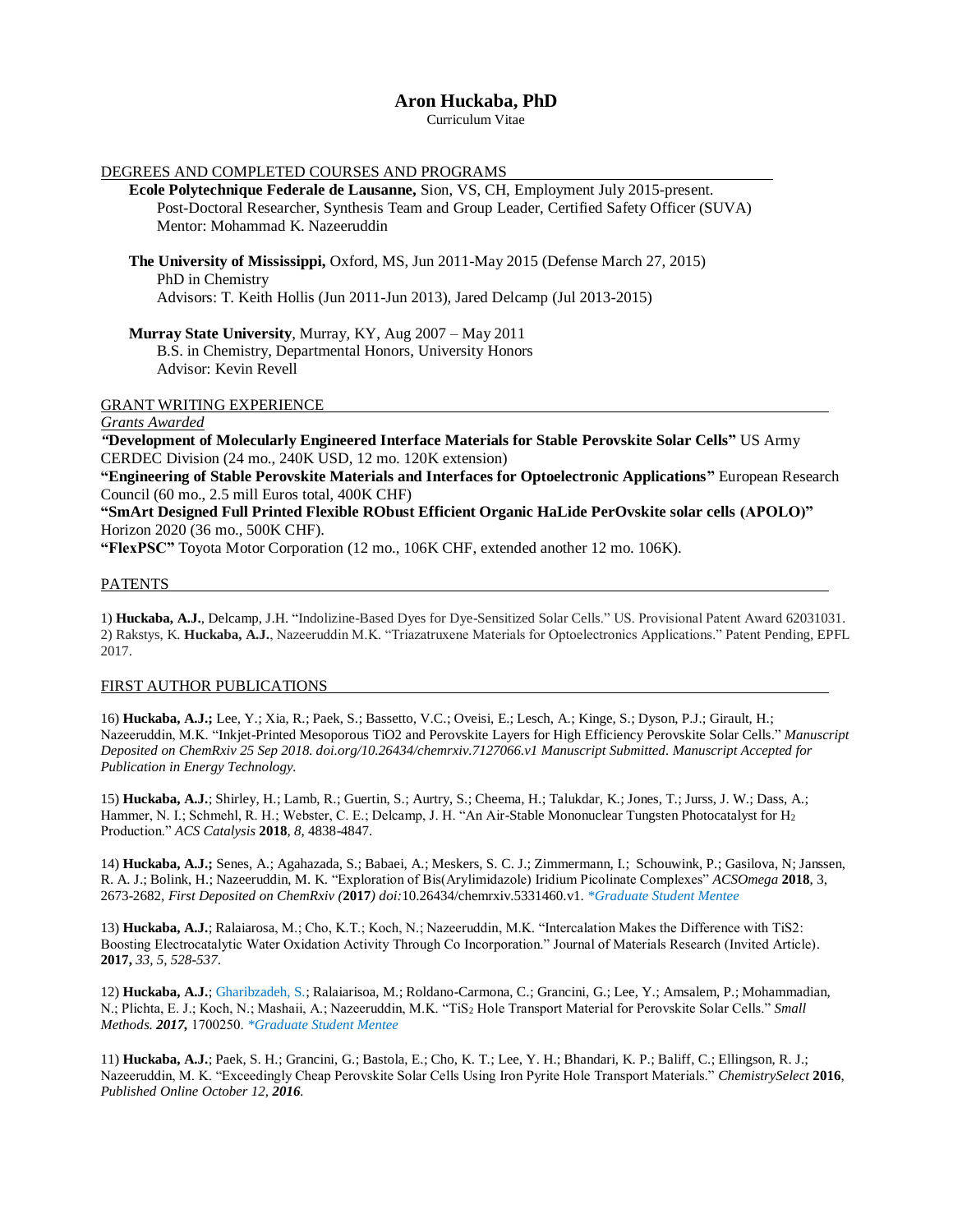10) Aghazada, S.†; **Huckaba, A. J.**†; Pertegas Ojeda, A.; Babaei, A.; Grancini, G.; Zimmermann, I.; Bolink, H.; Nazeeruddin, M. K. "Molecular Engineering of Iridium Blue Emitters Using Aryl N‐Heterocyclic Carbene Ligands." *European Journal of Inorganic Chemistry* **2016**, *32,* 5089-5097*. \*Graduate Student Mentee*

9) **Huckaba, A.J.;** Nazeeruddin, M.K.; "Strategies for Tuning Emission Energy in Phosphorescent Ir (III) Complexes." *Comments on Inorganic Chemistry* **2016**, 1-29.

8) **Huckaba, A.J.**; Yella, A.; McNamara, L. E.; Steen, A. E.; Murphy, J. S.; Carpenter, C.; Puneky, G.D.; Hammer, N. I.; Nazeeruddin, M. K.; Grätzel, M.; Delcamp, J. H. "Molecular Design Principles for Near‐Infrared Absorbing and Emitting Indolizine Dyes." *Chemistry – A European Journal* **2016**, 22, 43, 15536-15542*. \*Undergraduate Student Mentee*

7) **Huckaba, A. J.**; Yella, A.; Brogdon, P.; Murphy, J. S.; Nazeeruddin, M. K.; Grätzel, M; Delcamp, J. H. "A Low Recombination Rate Sensitizer for Dye-Sensitized Solar Cells." *Chemical Communications* **2016**, 52, 8424-8427. *\*Undergraduate Student Mentee*

6) **Huckaba, A. J.**; Sharpe, E. A.; Delcamp, J. H. "Photocatalytic Reduction of CO<sup>2</sup> with Re-Pyridyl-NHCs." *Inorganic Chemistry*  **2015**, 55, 2, 682-690. *\*Undergraduate Student Mentee*

5) **Huckaba, A.J.**†, Giordano, F.† McNamara, L. E., Dreux, K. Hammer, N. I., Tchumper, G. S., Zakeeruddin, S. M., Gratzel, M., Nazeeruddin, M. K., Delcamp, J. H. "Indolizine-Based Donors as Organic Sensitizer Coponents for Dye-Sensitized Solar Cells." *Advanced Energy Materials 2015, 5, 7.*

4) **Huckaba, A. J.;** Hollis, T. K.; Reilly, S. W. "Homobimetallic Rh NHC Complexes as Versatile Catalysts for Hydrosilylation of a Multitude of Substrates in the Presence of Ambient Air." *Organometallics* **2013** 32, 21, 6248-6256.

3) **Huckaba, A. J.;** Cao, B.; Hollis, T. K.; Valle, H. U.; Kelly, J. T.; Hammer, N. I.; Oliver, A. G.; Webster, C. E. "Platinum CCC-NHC benzimidazolyl pincer complexes: synthesis, characterization, photostability, and theoretical investigation of a blue-green emitter." *Dalton Trans.* **2013**, 42, 8820.

2) **Huckaba, A. J.;** Hollis, T. K.; Howell, T. O.; Valle, H. U.; Wu, Y. "Synthesis and Characterization of a 1,3-Phenylene-Bridged N-Alkyl Bis(benzimidazole) CCC-NHC Pincer Ligand Precursor: Homobimetallic Silver and Rhodium Complexes and the Catalytic Hydrosilylation of Phenylacetylene." *Organometallics* **2013**, *32*, 63. *\*Undergraduate Student Mentee*

1) Erwin, S. †; **Huckaba, A. J.**†**;** He, K. S.; McCarthy, M. "Matrix Model analysis of Invasive Plant Species Alternanthera Philoxeroides*," Journal of Plant Ecology* **2012**, *6*, 150.

†: indicates shared first-authorship.

#### OTHER PUBLICATIONS

15) Kim, M.; Lee, S.Y.; Yoo, S.M.; Pae, S.H.k; Lee, Y.H.; Cho, K.T.; Zimmermann, I.; Kim, H.Y.; Kim, B.S.; Song, M.K.; Shin, T.H.; Kim, K.S.; Huckaba, A.J.; Lee, H.J., Nazeeruddin, M.K. "Growing Nanoscale CH3NH3PbI3 Perovskite Sensitizers for Mesoporous TiO2-Based Solar Cells with Successive Precursor Layer Adsorption and Reaction (SPLAR) Process." *Submitted.*

14) Peng, L.; Yang S.; Jawahery, S.; Moosave, S. M.; **Huckaba, A.J.**; Asgari, M.; Oveisi, E.; Nazeeruddin, M.K.; Smit, B.; Queen, W.L. "Preserving Porosity of Metal-Organic Frameworks by Introducing Polymer Guest into Hierarchical Micro- and Mesoporous MOFs." *Manuscript Published online in Journal of the American Chemical Society..* 

13) Abuhelaiqa, M.; Paek, S.H.; Lee, Y.H.; Heo, S.; Oveisi, E.; **Huckaba, A.J.;** Kanda, H.; Kim, H.B.; Zhang, Y.; Humphry-Baker, R.; Kinge, S.; Asiri, A.; Nazeeruddin, M.K.; "Stable perovskite solar cells using tin acetylacetonate based electron transporting layers." *Energy & Environmental Science*. *Advance Article doi: 10.1039/C9EE00453J.*

12) Hallani, R. K.; Hamidabdi, V.F.; **Huckaba, A.J.**, Galliani, G.; Babaei, A; La-Placa, M.G.; Bahari, A.; Sessolo, M.; Nazeeruddin, M.K.; McCulloch, I.; Bolink, H.J. "New cross-linkable 9,10-diphenylanthracene derivative as wide bandgap host for solutionprocessed organic light-emitting diodes." *Journal of Materials Chemistry C.* **2018**, 6, 12948-12954.

11) Babaei, A.; Rakstys, K.; Guelen, S.; Fallah Hamidabadi, V.; La-Placa, M.-G.; Martínez-Sarti, L.; Sessolo, M.; **Huckaba, A.J.**; Gaudin, O. P. M.; Schanen, V.; Nazeeruddin, M.K.; Bolink, H.J. "Solution Processed Organic Light-Emitting Diodes Using a Triazatruxene Crosslinkable Hole Transporting Material." *RSC Adv.* **2018**, 8, 62, 35719–35723. *\*Graduate Student Mentee*

10) Drigo, N.; Kudriashova, L.; Weißenseel, S.; Sperlich, A.; **Huckaba, A.J.**; Nazeeruddin, M.K.; Dyakonov, V. "Photophysicss of Deep Blue Acridane- and Benzonitrile-Based Emitter Employing Thermally Activated Delayed Fluorescence." *The Journal of Physical Chemistry, Part C*. *Published on the Web September. 13 2018, doi: 10.1021/acs.jpcc.8b08716. \*Graduate Student Mentee*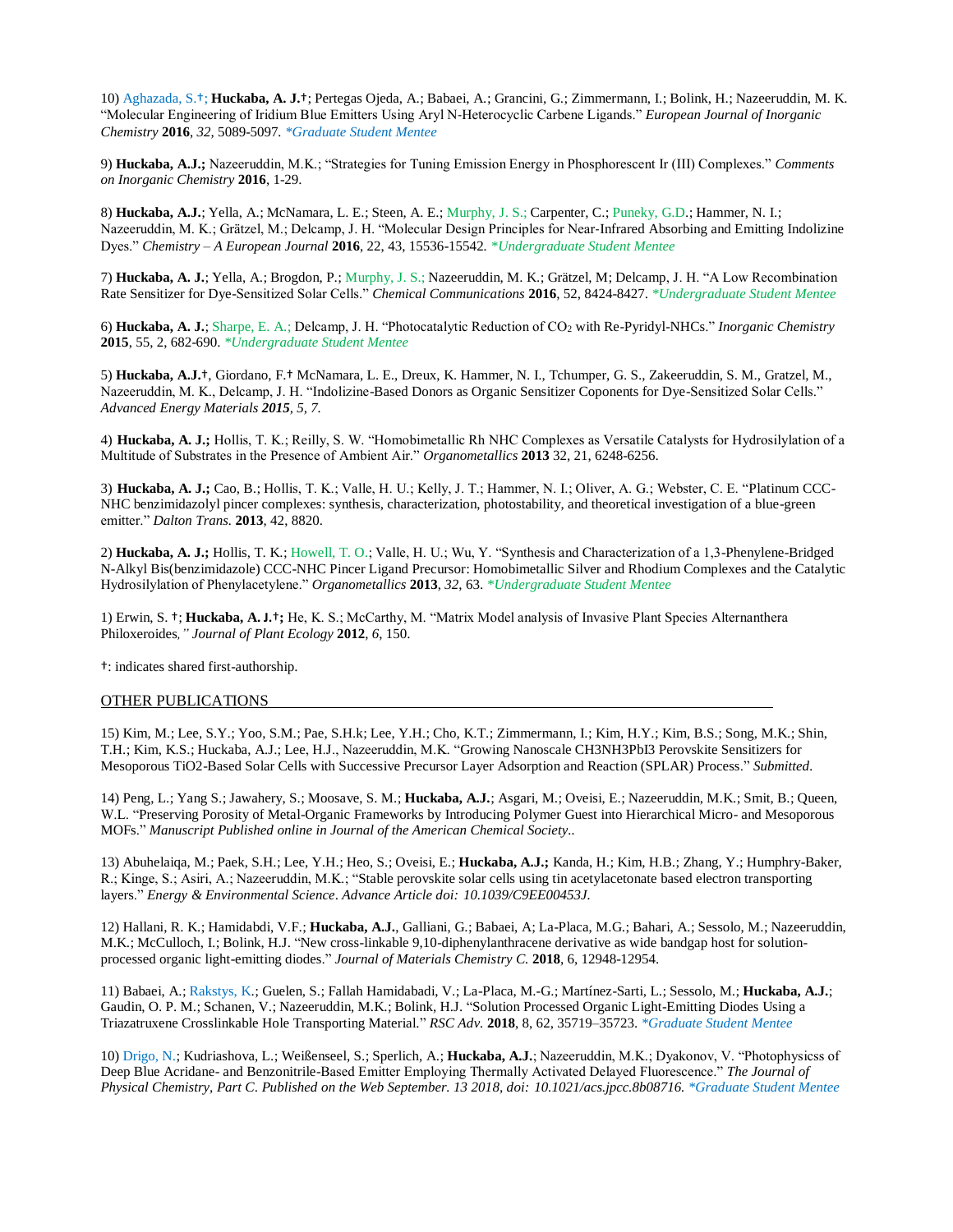9) Lee, H.J; Cho, K.T.; Paek, S.H.; Lee Y.H.; **Huckaba, A.J.**; Queloz, V.E.; Zimmermann, I.; Grancini, G.; Oveisi, O.; Yoo, S.M.; Lee, S.Y.; Shin, T.H.; Kim, M.; Nazeeruddin, M.K. "A Facile Preparative Route of Nanoscale Perovskites over Mesoporous Metal Oxide Films and Their Applications to Photosensitizers and Light-Emitters." *Adv. Functional Mater. Published on the Web August 1, 2018, doi:10.1002/adfm.201803801.*

8) Lee, Y.; Lee, S.; Seo, G.; Paek, S.; Cho, K.T.; **Huckaba A.J.**, Calizzi M., Choi D.W.; Park, J.S.; Lee D.; Lee H.J.; Asiri, A.M.; Nazeeruddin, M.K. "Efficient Planar Perovskite Solar Cells Using Passivated Tin Oxide as an Electron Transport Layer." *Advanced Science.* **2018**, *Published on the Web 25 March 2018*, *doi:10.1002/advs.201800130*.

7) Drigo, N.; Paek, S. H.; **Huckaba, A.J.**; Schouwink, P.; Nazeeruddin, M.K. "Approaches for selective synthesis of ullazine donoracceptor systems." *Chem. Eur. J.* **2017**, 23, 17209. *\*Graduate Student Mentee*

6) L. E. McNamara, T. A. Rill, **A. J. Huckaba**, V. Ganeshraj, J. Gayton, R. A. Nelson, E. A. Sharpe, A. Dass, N. I. Hammer and J. H. Delcamp, "Indolizine-Squaraines: NIR Fluorescent Materials with Molecular Engineered Stokes Shifts," *Chemistry—A European Journal,* **2017**, 23, 51, 12494-12501*.\*Undergraduate Student Mentee*

5) Yusoff, A.R.B.M.; **Huckaba A. J.**; Nazeeruddin, M.K. "Phosphorescent Neutral Iridium (III) Complexes for Organic Light Emitting Diodes." *Topics in Current Chemistry* **2017**, 375, 2, 9.

4) Wu, K. L.; **Huckaba, A. J.**; Clifford, J.N.; Yang, Y. W.; Yella, A.; Palomeres, E.; Grätzel, M.; Chi, Y.; Nazeeruddin, M.K. "Molecularly Engineered Ru (II) Sensitizers Compatible with Cobalt (II/III) Redox Mediators for Dye-Sensitized Solar Cells." *Inorganic Chemistry* **2016***, 55, 15, 7388-7395.*

3)Liyanage, N.P.; Dulaney, H.A.; **Huckaba, A.J.**; Jurss, J.W.; Delcamp, J. H. "Electrocatalystic Reduction of CO2 to CO with Re-Pyridyl-NHCs: Proton source Influence on Rates and Product Selectivities." *Inorganic Chemistry* **2016**, 55, 12, 6085-6094.

2) Jupally, V. R.; Dharmaratne, A. C.; Crasto, D.; **Huckaba, A. J.;** Kumara, C.; Nimmala, P. R.; Kothalawala, N.; Delcamp, J. H.; Dass, A. "Au137(SR)56 Nanomolecules: Composition, Optical Spectroscopy, Electrochemistry, and Electrocatalytic Reduction of CO2." *Chem. Commun.* **2014**, 50, 9895-9898.

1) Howell, T.O.; **Huckaba**, **A. J.**; Hollis, T. K. "An Efficient Synthesis of Bis-1,3-(3′-aryl-N-heterocycl-1′-yl)arenes as CCC-NHC Pincer Ligand Precursors." *Organic Letters* **2014** 16, 9, 2570-2572. *\*Undergraduate Student Mentee*

## PRESENTATIONS

**January 2019.** "Development of Charge Transport Materials for Perovskite Solar Cells and Photocatalysts for the Reduction of Carbon Dioxide and Hydrogen Formation" Invited Seminar, University of Kentucky, Lexington, KY.

**November 2018.** "Towards Fully Inkjet-Printed Perovskite Solar Cells." MRS meeting, Boston MA.

**September 2018.** "Stable Perovskite Solar Cells by Compositional and Interface Engineering." Office of Naval Research Project Meeting, Atlanta GA.

**September 2018.** "Charge Transfer Materials for Photocatalysis." Invited Seminar, Albrecht Group, University of Bern, *Bern, Switzerland*.

**April 2018.** "Perovskite Solar Cells: A Paradigm Shifting New Technology." Salon International Des Inventions, Genève. *Geneva, Switzerland.*

**January 2018.** "Utilization of solar energy through catalysis and conversion." Invited Seminar, University of Southern Denmark, *Odense, Denmark.*

**August 2017.** "Molecular engineering of blue emitting iridium (III) complexes for use in fully solution processed OLEDs," ACS National Meeting, *Washington D.C.*

*November 2015 (Lyon, France), June 2016 (Eindhoven, Netherlands), November 2016 (Valencia, Spain), June 2017 (London, England).* "Progress Towards Blue Phosphorescent Emitters." SOLEDLIGHT Project Meetings.

**May 2015.** "Utilization of Solar Energy in Photochemical Reduction of CO<sup>2</sup> and Dye-Sensitized Solar Cells." Dissertation Seminar, *Oxford, MS.*

**October 2014.** "Indolizine-Based Donors as Organic Sensitizer Coponents for Dye-Sensitized Solar Cells." South Eastern Regional Meeting of the American Chemical Society, *Nashville, TN.*

**January, 2011.** "Using matrix analysis to model the spread of an invasive plant, *"alternanthera philoxeroides."*" Joint Mathematics Meeting in *New Orleans, LA.*

**August, 2010.** "Correlation and cluster analysis in epidemiology" Mathfest National Convention, *Pittsburgh, PA.*

**November, 2009.** "Highly conjugated polyphenylene ethynyl oligomers" 95th KAS meeting, *Highland Heights, KY.*

### POSTERS

**September 2018.** "Inkjet-Printed Perovskite Solar Cells." PSCO Conference, Lausanne, Switzerland.

**June 2016.** "Development of Blue-Emitting Iridium(III) Complexes with Electron-Rich Ligands." OLED Materials Workshop. Delft, Netherlands.

**April 2014.** "Dye-Sensitized Solar Cells Utilizing Indolizine Subunits as Donors: An Exceptionally Strong Donor." Mississippi EPSCoR Annual Meeting